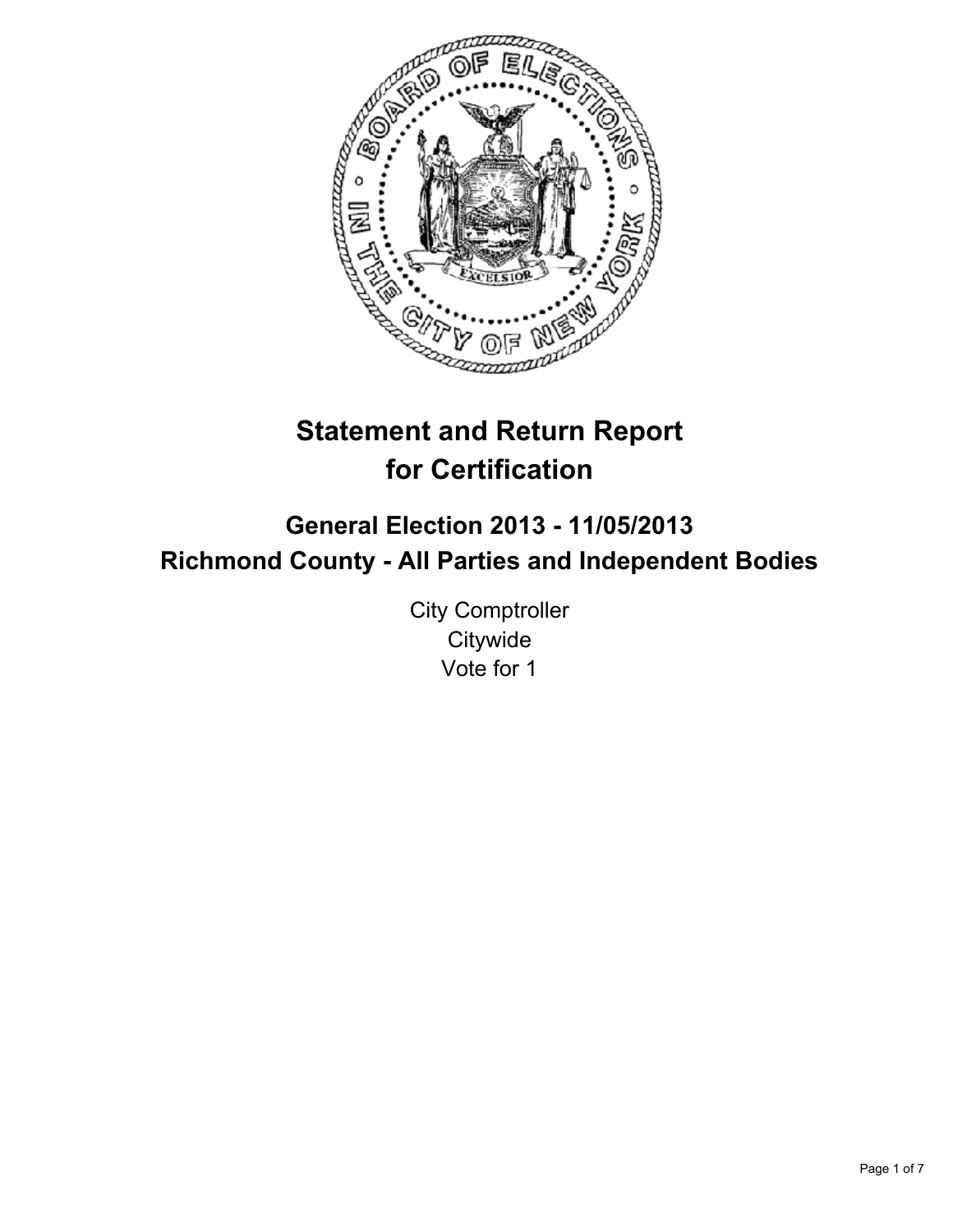

| PUBLIC COUNTER                                           | 18,075       |
|----------------------------------------------------------|--------------|
| <b>EMERGENCY</b>                                         | 0            |
| ABSENTEE/MILITARY                                        | 988          |
| <b>FEDERAL</b>                                           | 0            |
| <b>SPECIAL PRESIDENTIAL</b>                              | $\mathbf{0}$ |
| <b>AFFIDAVIT</b>                                         | 160          |
| <b>Total Ballots</b>                                     | 19,223       |
| Less - Inapplicable Federal/Special Presidential Ballots | 0            |
| <b>Total Applicable Ballots</b>                          | 19,223       |
| SCOTT M. STRINGER (DEMOCRATIC)                           | 12,137       |
| JOHN L. BURNETT (REPUBLICAN)                             | 3,602        |
| JOHN L. BURNETT (CONSERVATIVE)                           | 1,080        |
| SCOTT M. STRINGER (WORKING FAMILIES)                     | 858          |
| <b>JULIA WILLEBRAND (GREEN)</b>                          | 365          |
| HESHAM EL-MELIGY (LIBERTARIAN)                           | 166          |
| JOHN W. STUDER (SOCIALIST WORKER)                        | 34           |
| JOHN L. BURNETT (SCHOOL CHOICE)                          | 21           |
| RICHARD BOZULICH (WAR VETERANS)                          | 45           |
| ELIOT SPITZER (WRITE-IN)                                 | 4            |
| <b>GEORGE CODD (WRITE-IN)</b>                            | $\mathbf{1}$ |
| MAX BOER JR. (WRITE-IN)                                  | $\mathbf{1}$ |
| ROBERT MCFEELEY (WRITE-IN)                               | 1            |
| UNATTRIBUTABLE WRITE-IN (WRITE-IN)                       | 6            |
| WILLIAM J. SMITH (WRITE-IN)                              | 1            |
| <b>Total Votes</b>                                       | 18,322       |
| Unrecorded                                               | 901          |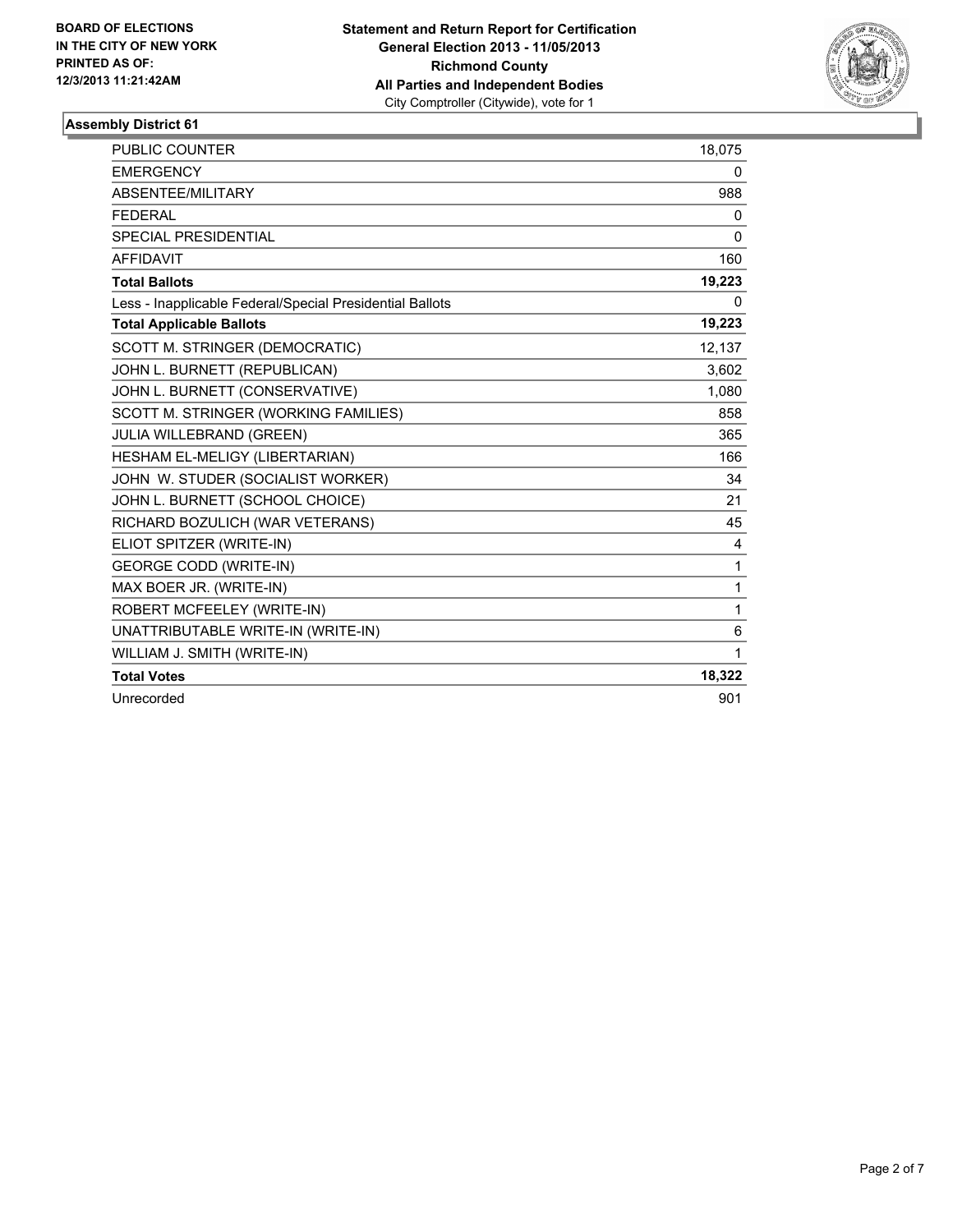

| <b>PUBLIC COUNTER</b>                                    | 21,122         |
|----------------------------------------------------------|----------------|
| <b>EMERGENCY</b>                                         | 2              |
| ABSENTEE/MILITARY                                        | 762            |
| <b>FEDERAL</b>                                           | 0              |
| <b>SPECIAL PRESIDENTIAL</b>                              | $\mathbf{0}$   |
| <b>AFFIDAVIT</b>                                         | 107            |
| <b>Total Ballots</b>                                     | 21,993         |
| Less - Inapplicable Federal/Special Presidential Ballots | 0              |
| <b>Total Applicable Ballots</b>                          | 21,993         |
| SCOTT M. STRINGER (DEMOCRATIC)                           | 7,601          |
| JOHN L. BURNETT (REPUBLICAN)                             | 9,717          |
| JOHN L. BURNETT (CONSERVATIVE)                           | 2,170          |
| SCOTT M. STRINGER (WORKING FAMILIES)                     | 712            |
| JULIA WILLEBRAND (GREEN)                                 | 284            |
| HESHAM EL-MELIGY (LIBERTARIAN)                           | 142            |
| JOHN W. STUDER (SOCIALIST WORKER)                        | 18             |
| JOHN L. BURNETT (SCHOOL CHOICE)                          | 34             |
| RICHARD BOZULICH (WAR VETERANS)                          | 48             |
| <b>ARTHUR FOGEL (WRITE-IN)</b>                           | 1              |
| DANNY PANZELLA (WRITE-IN)                                | $\mathbf{1}$   |
| JOHN TEST (WRITE-IN)                                     | 1              |
| KATHLEEN GORMAN (WRITE-IN)                               | $\overline{2}$ |
| MATT MALLOY (WRITE-IN)                                   | 1              |
| STEVE SPANAGNA (WRITE-IN)                                | 1              |
| UNATTRIBUTABLE WRITE-IN (WRITE-IN)                       | 3              |
| <b>Total Votes</b>                                       | 20,736         |
| Unrecorded                                               | 1,257          |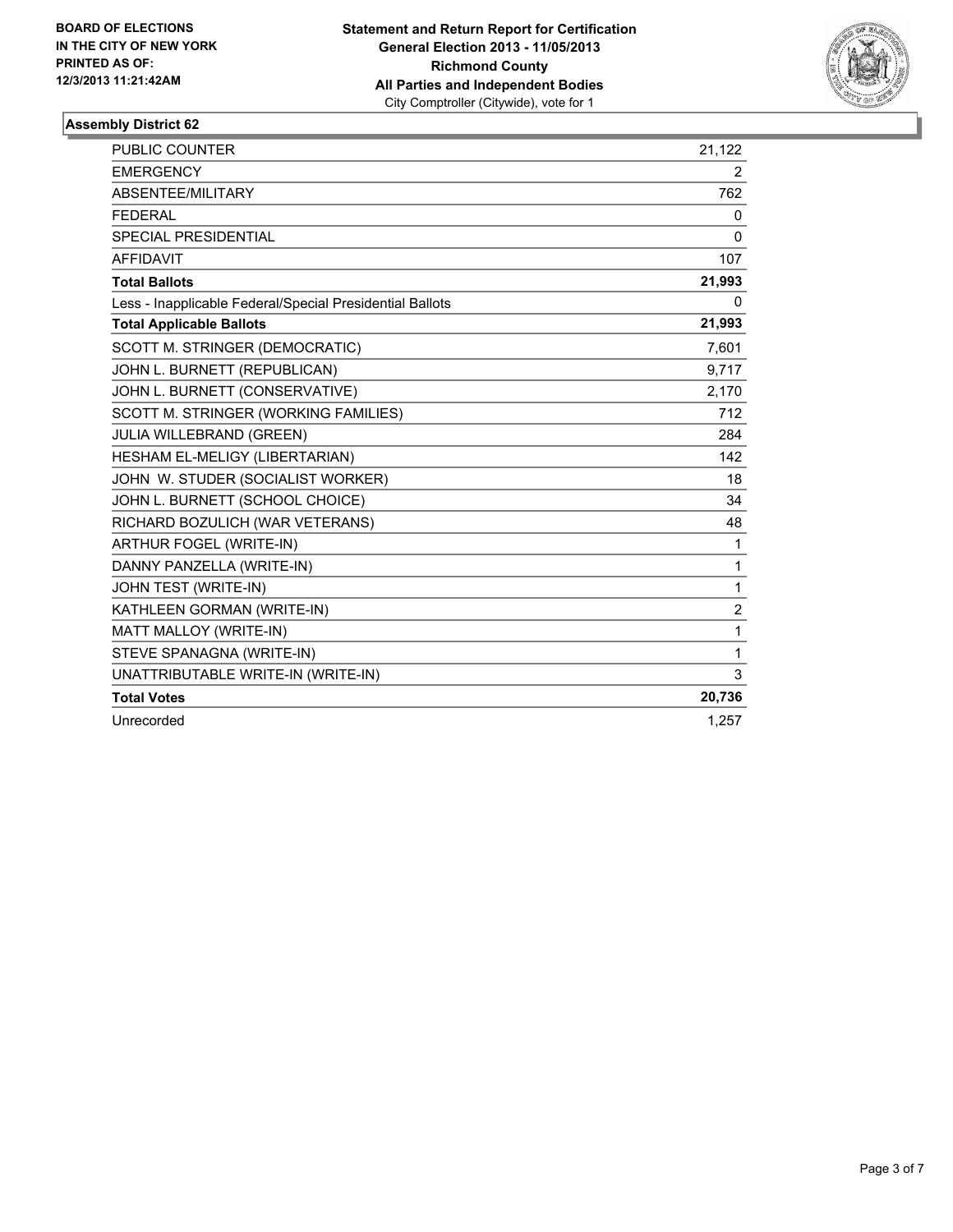

| <b>PUBLIC COUNTER</b>                                    | 18,664       |
|----------------------------------------------------------|--------------|
| <b>EMERGENCY</b>                                         | 3            |
| ABSENTEE/MILITARY                                        | 937          |
| <b>FEDERAL</b>                                           | 0            |
| <b>SPECIAL PRESIDENTIAL</b>                              | $\mathbf{0}$ |
| <b>AFFIDAVIT</b>                                         | 101          |
| <b>Total Ballots</b>                                     | 19,705       |
| Less - Inapplicable Federal/Special Presidential Ballots | 0            |
| <b>Total Applicable Ballots</b>                          | 19,705       |
| SCOTT M. STRINGER (DEMOCRATIC)                           | 9,822        |
| JOHN L. BURNETT (REPUBLICAN)                             | 6,130        |
| JOHN L. BURNETT (CONSERVATIVE)                           | 1,347        |
| SCOTT M. STRINGER (WORKING FAMILIES)                     | 679          |
| <b>JULIA WILLEBRAND (GREEN)</b>                          | 280          |
| HESHAM EL-MELIGY (LIBERTARIAN)                           | 221          |
| JOHN W. STUDER (SOCIALIST WORKER)                        | 28           |
| JOHN L. BURNETT (SCHOOL CHOICE)                          | 43           |
| RICHARD BOZULICH (WAR VETERANS)                          | 56           |
| CHUCK NORRIS (WRITE-IN)                                  | 1            |
| GEORGE W. BUSH (WRITE-IN)                                | 1            |
| JAME GALMORE (WRITE-IN)                                  | 1            |
| JOHN MANCUSO (WRITE-IN)                                  | 1            |
| JOSEPH MCCARTHY (WRITE-IN)                               | 1            |
| RYAN ELLMAN (WRITE-IN)                                   | 1            |
| UNATTRIBUTABLE WRITE-IN (WRITE-IN)                       | 1            |
| VINCENT RERAOLA (WRITE-IN)                               | 1            |
| <b>Total Votes</b>                                       | 18,614       |
| Unrecorded                                               | 1,091        |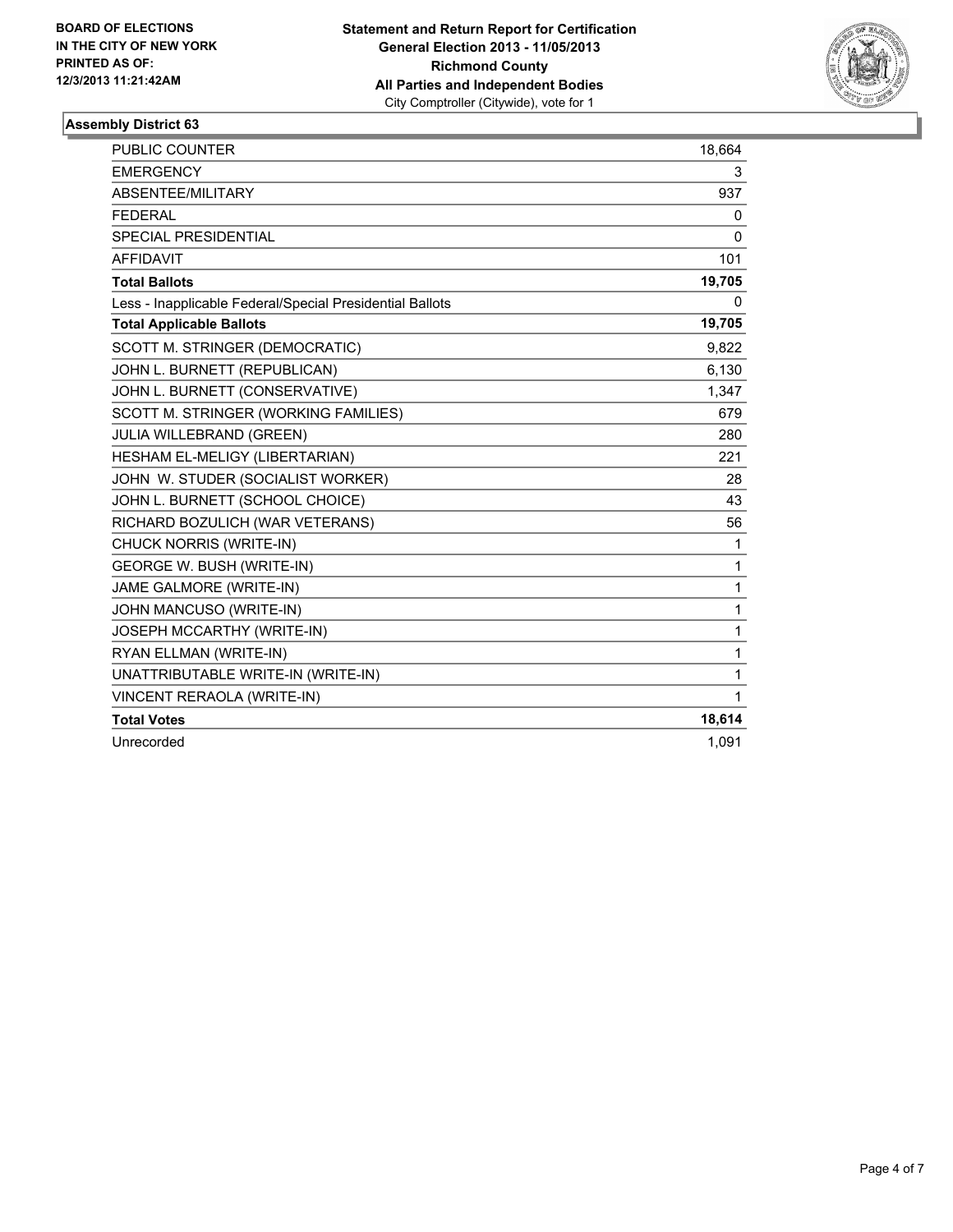

| PUBLIC COUNTER                                           | 14,258       |
|----------------------------------------------------------|--------------|
| <b>EMERGENCY</b>                                         | 2            |
| <b>ABSENTEE/MILITARY</b>                                 | 755          |
| <b>FFDFRAL</b>                                           | 0            |
| <b>SPECIAL PRESIDENTIAL</b>                              | $\mathbf{0}$ |
| <b>AFFIDAVIT</b>                                         | 79           |
| <b>Total Ballots</b>                                     | 15,094       |
| Less - Inapplicable Federal/Special Presidential Ballots | 0            |
| <b>Total Applicable Ballots</b>                          | 15,094       |
| SCOTT M. STRINGER (DEMOCRATIC)                           | 6,018        |
| JOHN L. BURNETT (REPUBLICAN)                             | 5,751        |
| JOHN L. BURNETT (CONSERVATIVE)                           | 1,333        |
| SCOTT M. STRINGER (WORKING FAMILIES)                     | 541          |
| JULIA WILLEBRAND (GREEN)                                 | 251          |
| HESHAM EL-MELIGY (LIBERTARIAN)                           | 129          |
| JOHN W. STUDER (SOCIALIST WORKER)                        | 21           |
| JOHN L. BURNETT (SCHOOL CHOICE)                          | 28           |
| RICHARD BOZULICH (WAR VETERANS)                          | 36           |
| ALEXANDER BEZUGLY (WRITE-IN)                             | 1            |
| ELIOT SPITZER (WRITE-IN)                                 | 1            |
| JAMES J. EDGEWATER (WRITE-IN)                            | 1            |
| TONY GIORDANO (WRITE-IN)                                 | 1            |
| UNATTRIBUTABLE WRITE-IN (WRITE-IN)                       | 6            |
| <b>Total Votes</b>                                       | 14,118       |
| Unrecorded                                               | 976          |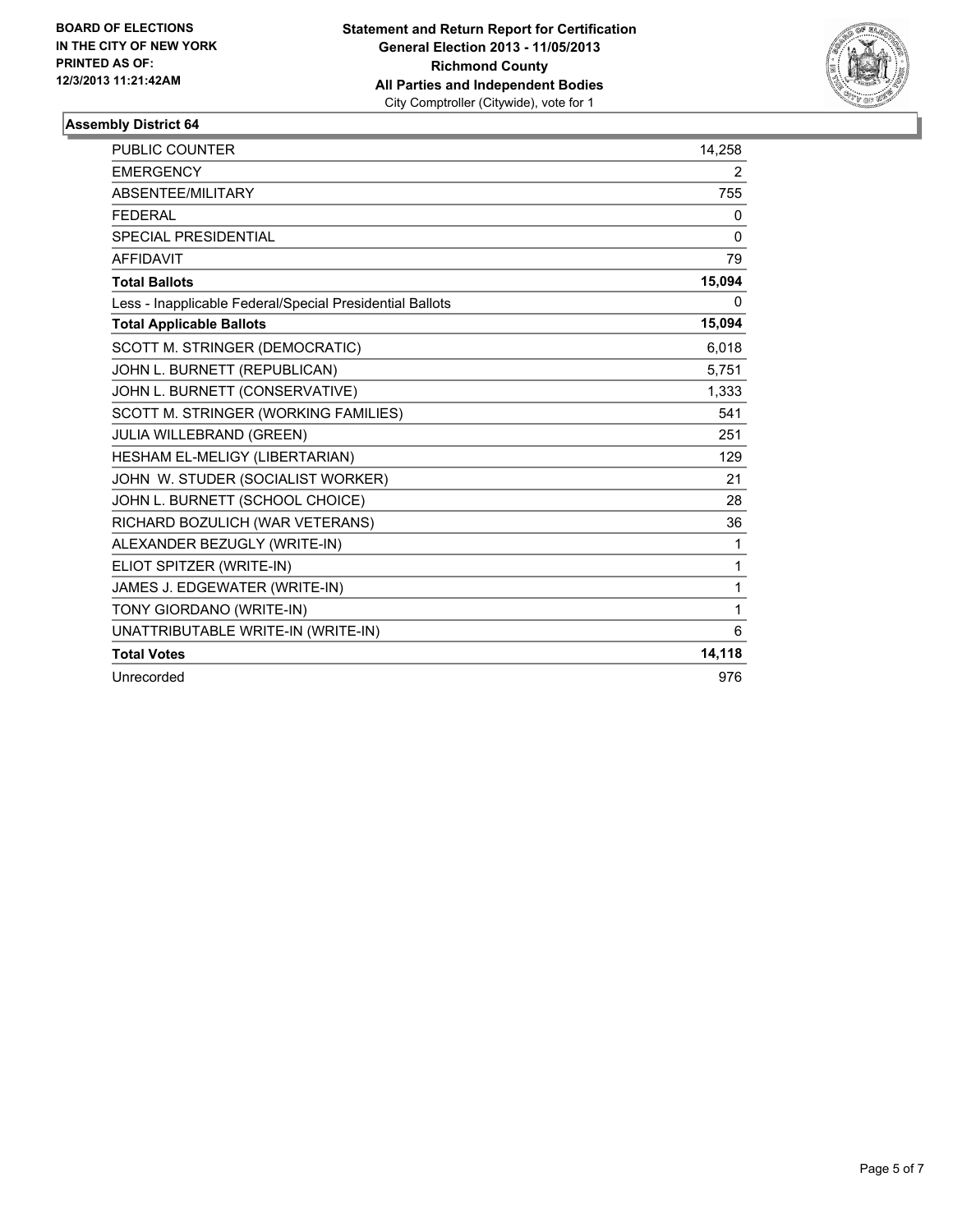

**Total for City Comptroller (Citywide) - Richmond County**

| PUBLIC COUNTER                                           | 72,119       |
|----------------------------------------------------------|--------------|
| <b>EMERGENCY</b>                                         | 7            |
| ABSENTEE/MILITARY                                        | 3,442        |
| <b>FEDERAL</b>                                           | 0            |
| SPECIAL PRESIDENTIAL                                     | 0            |
| AFFIDAVIT                                                | 447          |
| <b>Total Ballots</b>                                     | 76,015       |
| Less - Inapplicable Federal/Special Presidential Ballots | 0            |
| <b>Total Applicable Ballots</b>                          | 76,015       |
| SCOTT M. STRINGER (DEMOCRATIC)                           | 35,578       |
| JOHN L. BURNETT (REPUBLICAN)                             | 25,200       |
| JOHN L. BURNETT (CONSERVATIVE)                           | 5,930        |
| SCOTT M. STRINGER (WORKING FAMILIES)                     | 2,790        |
| JULIA WILLEBRAND (GREEN)                                 | 1,180        |
| HESHAM EL-MELIGY (LIBERTARIAN)                           | 658          |
| JOHN W. STUDER (SOCIALIST WORKER)                        | 101          |
| JOHN L. BURNETT (SCHOOL CHOICE)                          | 126          |
| RICHARD BOZULICH (WAR VETERANS)                          | 185          |
| ALEXANDER BEZUGLY (WRITE-IN)                             | 1            |
| ARTHUR FOGEL (WRITE-IN)                                  | 1            |
| CHUCK NORRIS (WRITE-IN)                                  | $\mathbf{1}$ |
| DANNY PANZELLA (WRITE-IN)                                | 1            |
| ELIOT SPITZER (WRITE-IN)                                 | 5            |
| <b>GEORGE CODD (WRITE-IN)</b>                            | 1            |
| GEORGE W. BUSH (WRITE-IN)                                | 1            |
| JAME GALMORE (WRITE-IN)                                  | 1            |
| JAMES J. EDGEWATER (WRITE-IN)                            | $\mathbf 1$  |
| JOHN MANCUSO (WRITE-IN)                                  | 1            |
| JOHN TEST (WRITE-IN)                                     | 1            |
| JOSEPH MCCARTHY (WRITE-IN)                               | 1            |
| KATHLEEN GORMAN (WRITE-IN)                               | 2            |
| MATT MALLOY (WRITE-IN)                                   | $\mathbf{1}$ |
| MAX BOER JR. (WRITE-IN)                                  | 1            |
| ROBERT MCFEELEY (WRITE-IN)                               | 1            |
| RYAN ELLMAN (WRITE-IN)                                   | 1            |
| STEVE SPANAGNA (WRITE-IN)                                | 1            |
| TONY GIORDANO (WRITE-IN)                                 | $\mathbf{1}$ |
| UNATTRIBUTABLE WRITE-IN (WRITE-IN)                       | 16           |
| VINCENT RERAOLA (WRITE-IN)                               | 1            |
| WILLIAM J. SMITH (WRITE-IN)                              | 1            |
| <b>Total Votes</b>                                       | 71,790       |
| Unrecorded                                               | 4,225        |